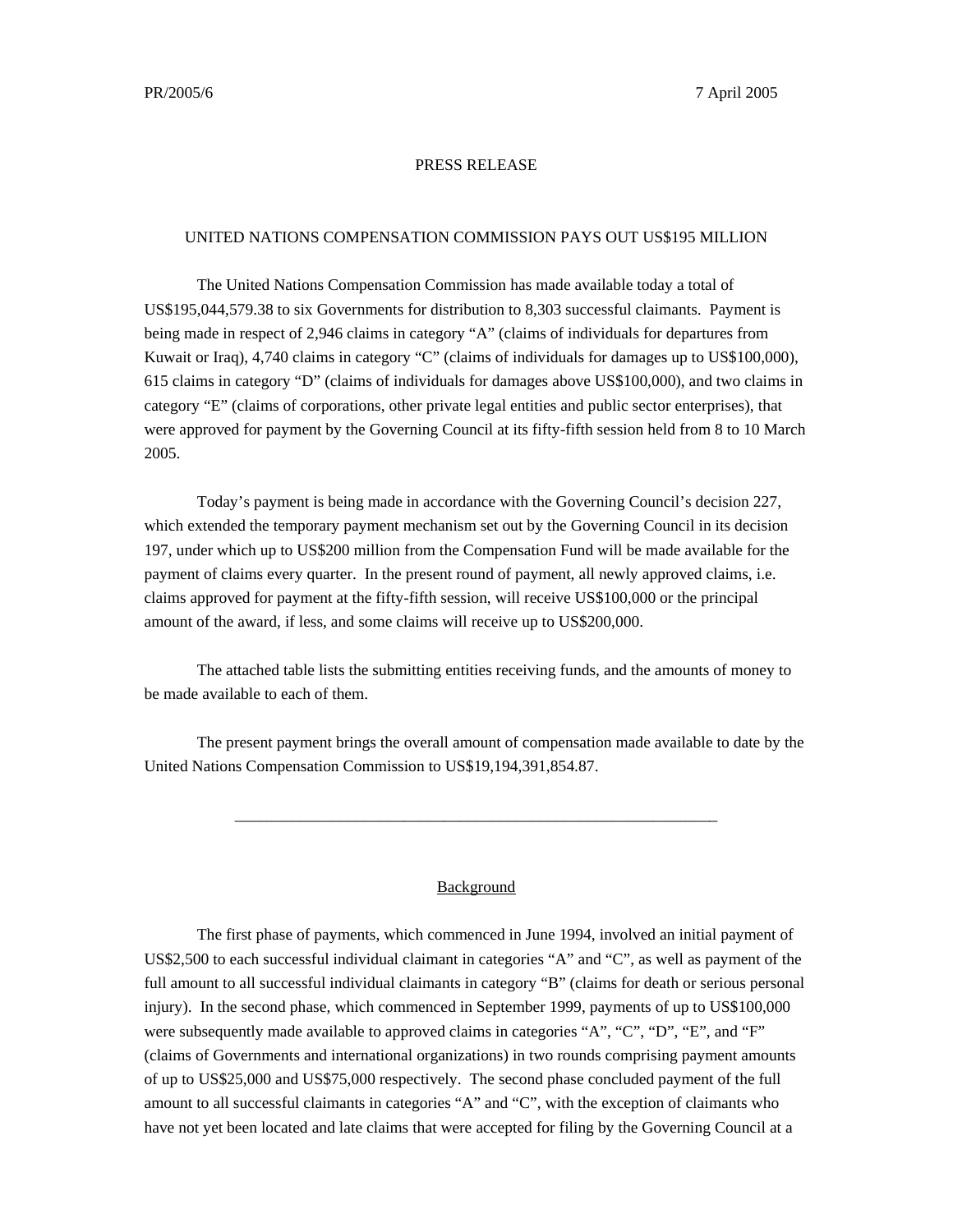later stage. A total of US\$8,397,696,294.08 was made available to 1,503,202 claimants in all categories under the first and second phases of payments.

In the third phase of the payments mechanism, which commenced in October 2000, each successful claimant in categories "D", "E" and "F" received an initial amount of up to US\$5 million in accordance with decision 100 of the Governing Council of the UNCC. Subsequent rounds of payments of up to US\$10 million were made to successful claimants in these categories of claims in the order in which they have been approved. A total of US\$9,217,769,865.62 has been made available to 7,914 claimants in categories "D", "E" and "F" under the third phase.

At the forty-eighth session (June 2003), the Governing Council adopted decision 197, establishing a temporary payment mechanism in light of the reduction in the Compensation Fund's income, following the adoption of Security Council resolution 1483 (2003), which provides in paragraph 21 that the Fund shall receive 5 per cent of all export sales of petroleum, petroleum products, and natural gas from Iraq. Under this temporary payment mechanism, up to US\$200 million from the Compensation Fund was made available for the payment of successful claims on a quarterly basis following each session of the Governing Council (from the forty-eighth to the fifty-first sessions, inclusive). Successful claimants in all categories received an initial amount of US\$100,000 or the unpaid principal amount of the award, if less, with the disbursement of subsequent rounds of payments of US\$100,000 to successful claimants in all categories in the order in which they had been approved at the sessions described above, until the available funds for distribution had been exhausted. As noted above, this temporary mechanism was extended by the Governing Council in its decision 227 at its fifty-second session (June-July 2004).

The Governing Council monitors the distribution of payments to claimants by the relevant Governments and international organizations. Governments and international organizations are obligated to distribute funds to successful claimants expeditiously and to report to the Commission on payments made to claimants. Any funds undistributed to claimants by Governments and international organizations within twelve months of receiving payment shall be returned to the Commission. Further payments to Governments and international organizations shall be suspended where they fail to report on the distribution of funds to successful claimants or fail to return undistributed funds on time.

Further information about the Commission can be found on its website located at www.uncc.ch.